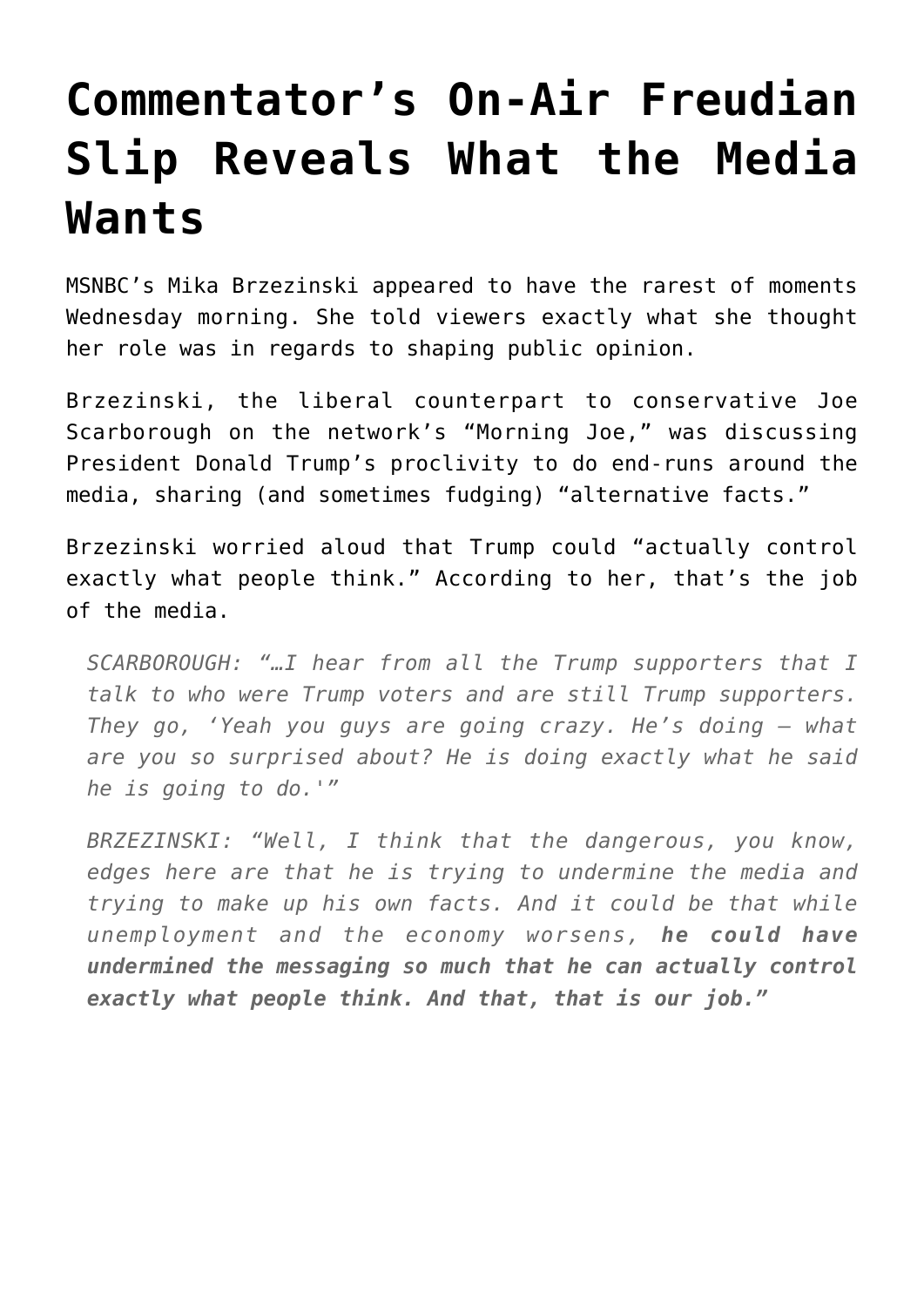When I first saw the headline, I assumed that Brzezinski was being droll. After watching the clip, I no longer believe that. She mutters the comment with an irritated seriousness.

Anyone who doubts that a lofty journalist could feel this way need only consider that a day earlier, on the very same program, a guest [appeared to admit](http://www.theamericanmirror.com/mtv-news-reporter-admits-joining-trump-protests/) to engaging in political protests while working as a political correspondent.

This shouldn't be that surprising. In the lead-up to the November election, journalists began to publicly defend their efforts to "whittle down" Donald Trump. This led *Rolling Stone* journalist Matt Taibbi [to declare](http://www.rollingstone.com/politics/matt-taibbi-on-the-summer-of-the-media-shill-w434484) that the 2016 summer "obliterated what was left of our news media."

It's time to admit that mass media in the 21st century is more about shaping thought than sharing news and ideas. Rachel Maddow and Rush Limbaugh are conspicuous examples, but the *Washington Post*, *New York Times*, and *NPR* are also attempting to shape what and how readers think.

The frightening part is that our culture, in its current state, would appear highly susceptible to propaganda for three reasons:

1. Modern education is **failing** and people are losing the ability to think for themselves.